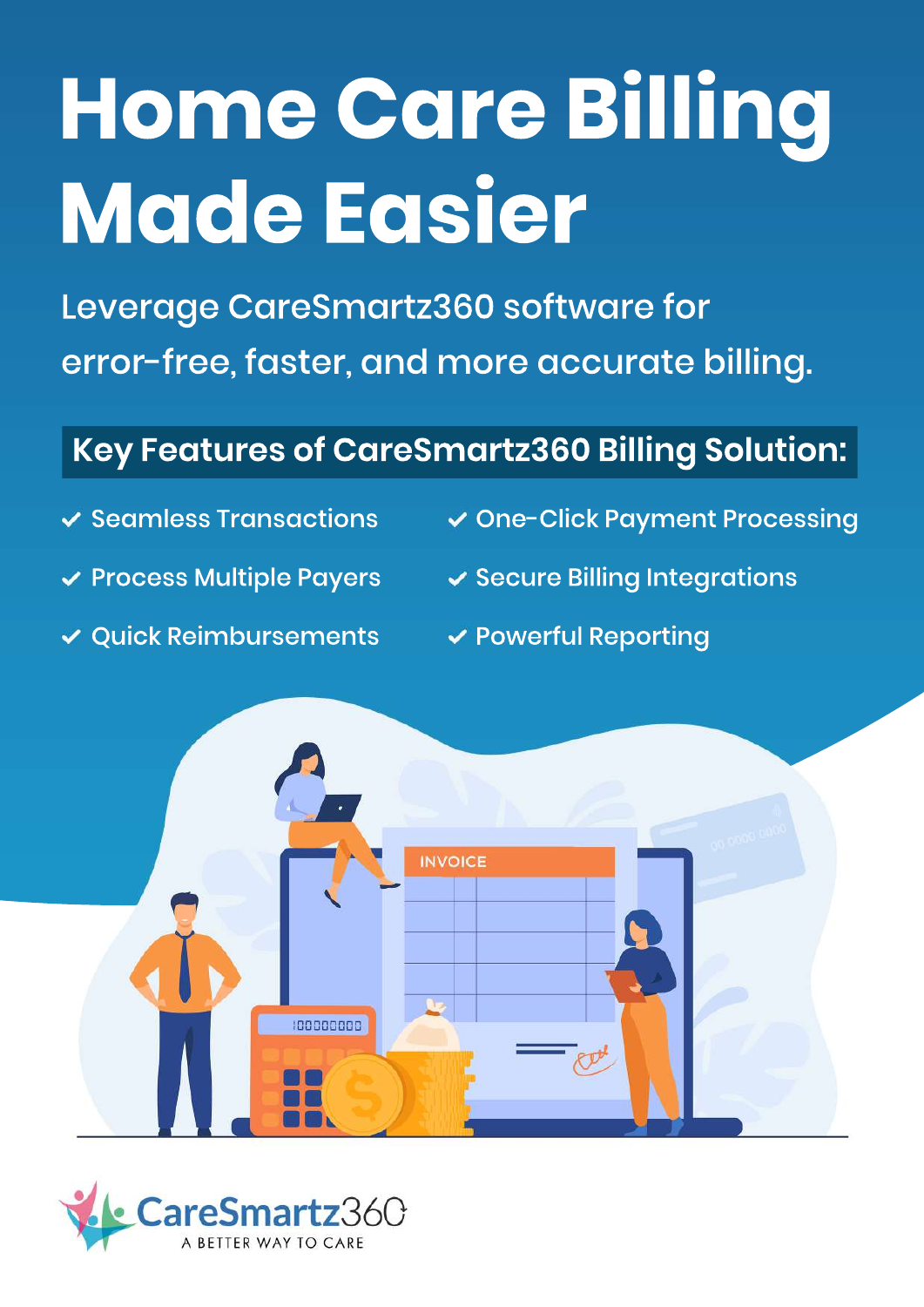## **Improve Outcomes With Powerful Billing Solution**

CareSmartz360 offers a reliable billing solution that helps reduce repetitive manual tasks, collect payment from clients with one click, minimize third-party claim denials and maintain cash flow, everything right from one platform. Our solution eliminates all billing frustrations and allows home care businesses to get paid faster.

**Process Payments**  $\circledS$ **With a Click** 

them for different payers, and send them with a click of a button.

**Supports Multiple Payers**

CareSmartz360 supports multiple payer sources, including Medicaid, LTCI, Veteran Affairs & Private Pay.

Create error-free invoice batches, customize



Our flexible technology with open APIs works seamlessly with your existing billing tools like QuickBooks, Paychex, and ADP.

**Medicaid Claims** 

Our GPS mobile app & telephony captures care logs in real-time & saves time by directly sending them to billing for easier claim submission.

**Receivables Reporting**

Use robust reporting features to determine which accounts have outstanding balances, monitor claim activity etc.



Stay ahead of claim denials and offer your clients a dedicated portal to view invoice details while being able to make quick payments.